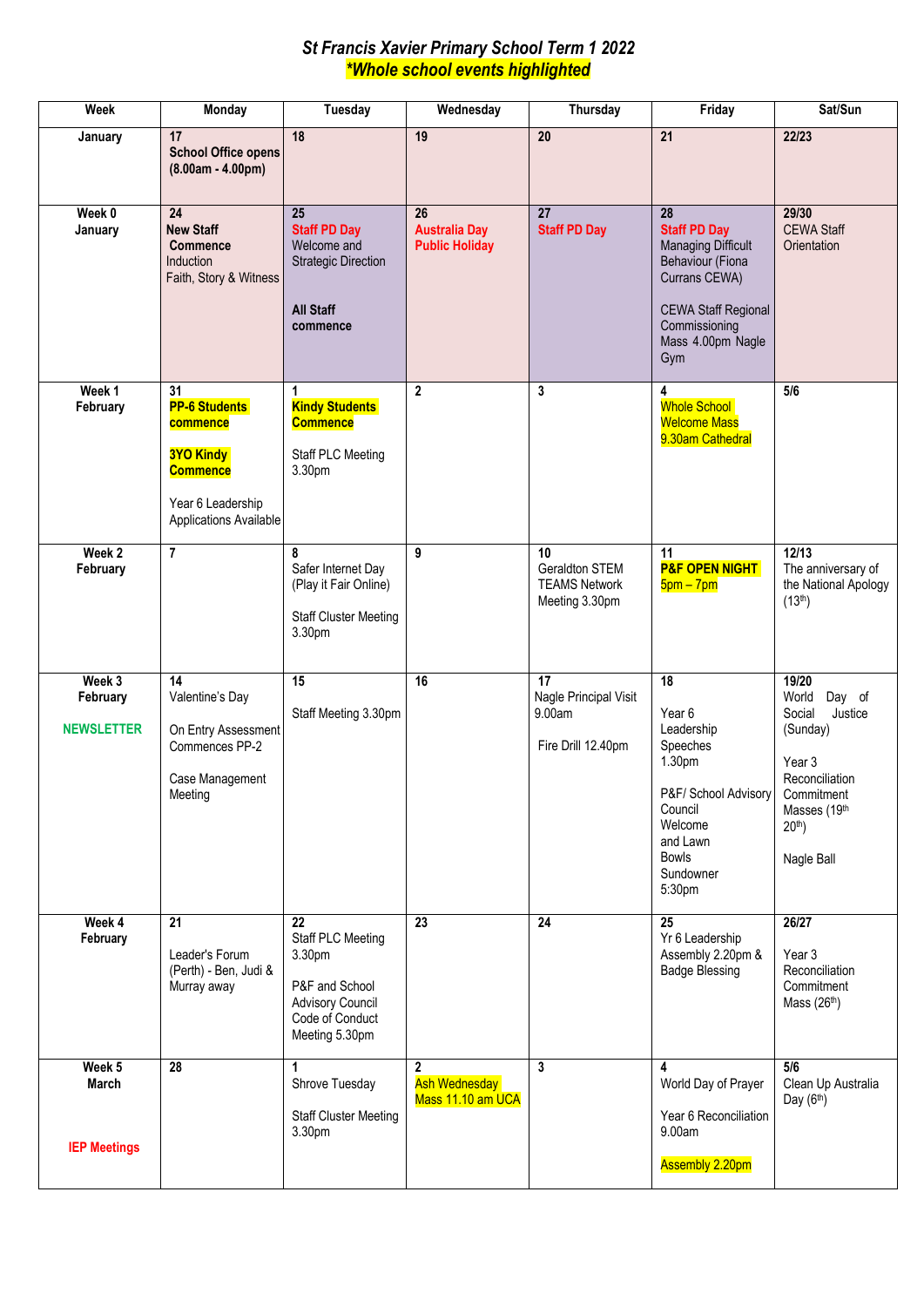# *St Francis Xavier Primary School Term 1 2022 (Continued)*

| Week                | <b>Monday</b>                                  | <b>Tuesday</b>                     | Wednesday                                      | <b>Thursday</b>               | Friday                                     | Sat/Sun                                   |
|---------------------|------------------------------------------------|------------------------------------|------------------------------------------------|-------------------------------|--------------------------------------------|-------------------------------------------|
| Week 6              | $\overline{7}$                                 | 8                                  | 9                                              | $\overline{10}$               | 11                                         | 12/13                                     |
| <b>March</b>        | <b>Labour Day</b><br><b>Public Holiday</b>     | <b>Staff Meeting</b>               | Geraldton STEM<br>Face-To-Face                 |                               | Year 5 Reconciliation<br>9.00am            |                                           |
| <b>NEWSLETTER</b>   |                                                | <b>International Women's</b>       | Network Day #1                                 |                               |                                            |                                           |
| <b>IEP meetings</b> |                                                | Day                                |                                                |                               |                                            |                                           |
|                     |                                                | <b>IEPs Due</b>                    |                                                |                               |                                            |                                           |
|                     |                                                |                                    |                                                |                               |                                            |                                           |
|                     |                                                |                                    |                                                |                               |                                            |                                           |
| Week 7<br>March     | 14                                             | 15                                 | 16                                             | 17                            | 18<br>Year 4 Reconciliation                | 19/20                                     |
|                     |                                                | <b>Staff PLC Meeting</b><br>3.30pm |                                                | St Patrick's Day              | 9.00am                                     | Year 2 Family Mass<br>(19 <sup>th</sup> ) |
|                     |                                                |                                    |                                                |                               |                                            |                                           |
| <b>IEP meetings</b> |                                                |                                    |                                                |                               | Aboriginal Educators'<br>Reference Group   |                                           |
|                     |                                                |                                    |                                                |                               | (AERG) Meeting                             |                                           |
|                     |                                                |                                    |                                                |                               | <b>Assembly 2.20pm</b>                     |                                           |
|                     |                                                |                                    |                                                |                               | SAC and P&F                                |                                           |
|                     |                                                |                                    |                                                |                               | Welcome and Lawn<br><b>Bowls Sundowner</b> |                                           |
|                     |                                                |                                    |                                                |                               | 5.30pm                                     |                                           |
| Week 8              | 21                                             | 22                                 | 23                                             | $\overline{24}$               | 25                                         | 26/27                                     |
| March               | World Poetry Day                               | P&F Meeting 8.45am                 | SAC and P&F Code                               |                               | National Walk Safely                       | Earth Hour (26th)                         |
| <b>HARMONY WEEK</b> | Harmony Day                                    | <b>Staff Cluster Meeting</b>       | of Conduct Induction<br>5.30pm                 |                               | to School Day                              |                                           |
|                     |                                                | 3.30pm                             |                                                |                               | ZimboyZ - African                          |                                           |
|                     | Case Management<br>Meeting                     |                                    |                                                |                               | Acrobats<br>9.45am                         |                                           |
|                     |                                                |                                    |                                                |                               | Catholic Centre (PP-                       |                                           |
|                     | Learning Support<br><b>Coordinator Meeting</b> |                                    |                                                |                               | 6)                                         |                                           |
|                     | <b>CEWA</b>                                    |                                    |                                                |                               |                                            |                                           |
| Week 9              | 28                                             | 29                                 | 30                                             | 31                            | 1                                          | 2/3                                       |
| March/April         | National Playgroup<br>Week                     | Staff Meeting 3.30pm               | National Playgroup<br>Week                     |                               | Assembly 2.20pm                            |                                           |
| <b>NEWSLETTER</b>   |                                                |                                    |                                                |                               | Year 3 Sacrament of                        |                                           |
|                     | Neighbour Day                                  |                                    | Neighbour Day                                  |                               | <b>Reconciliation Day</b>                  |                                           |
|                     | Case Management<br>Meeting                     |                                    | Mass of Oils 5.00pm<br>Cathedral (All          |                               |                                            |                                           |
|                     |                                                |                                    | Confirmation                                   |                               |                                            |                                           |
|                     | SWD-SSP funding<br>applications close          |                                    | candidates to attend.<br>Arrival time: 4:30pm) |                               |                                            |                                           |
|                     |                                                |                                    |                                                |                               |                                            |                                           |
| Week 10<br>April    | $\overline{\mathbf{4}}$                        | 5<br>P&F Meeting 8.45am            | 6                                              | 7<br><b>St Francis Xavier</b> | 8<br><b>Easter Prayer</b>                  | 9/10<br>Palm Sunday (10th)                |
|                     |                                                | Staff PLC Meeting                  |                                                | born                          | Service 1.30pm                             |                                           |
|                     |                                                | 3.30pm                             |                                                |                               | <b>P&amp;F</b> Easter<br>raffle            |                                           |
|                     |                                                |                                    |                                                |                               | <b>All Students</b>                        |                                           |
|                     |                                                |                                    |                                                |                               | <b>finish</b>                              |                                           |
|                     |                                                |                                    |                                                |                               | All Staff finish                           |                                           |
| April               | 11                                             | $\overline{12}$                    | 13                                             | 14                            | 15                                         | 16/17                                     |
|                     |                                                |                                    |                                                | Maundy Thursday               | Good Friday                                | Easter Sat/Sun                            |
|                     |                                                |                                    |                                                |                               |                                            |                                           |
|                     |                                                |                                    |                                                |                               |                                            |                                           |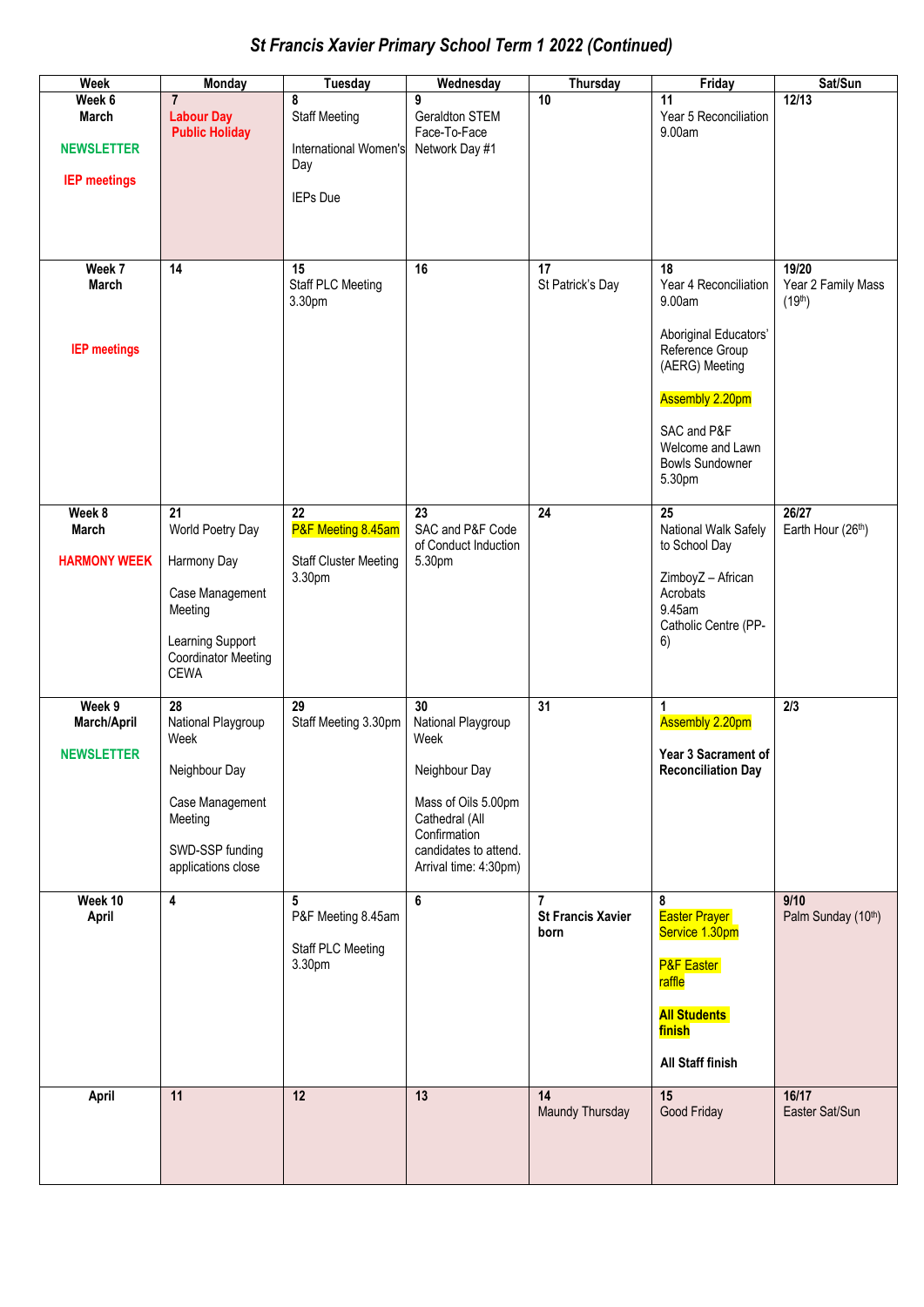## *St Francis Xavier Primary School Term 2 2022*

| <b>Week</b>                                                                      | <b>Monday</b>                                                                  | <b>Tuesday</b>                                                                                         | Wednesday                                                                              | Thursday                                                                               | Friday                                                                    | Sat/Sun                                                                                                                         |
|----------------------------------------------------------------------------------|--------------------------------------------------------------------------------|--------------------------------------------------------------------------------------------------------|----------------------------------------------------------------------------------------|----------------------------------------------------------------------------------------|---------------------------------------------------------------------------|---------------------------------------------------------------------------------------------------------------------------------|
| April                                                                            | 18<br><b>Easter Monday</b>                                                     | 19<br><b>Easter Tuesday</b>                                                                            | 20                                                                                     | 21                                                                                     | $\overline{22}$<br>Earth Day                                              | 23/24                                                                                                                           |
| Week 1<br>April/May                                                              | 25<br><b>Anzac Day</b>                                                         | $\overline{26}$<br><b>Pupil Free Day</b><br>All Staff commence                                         | 27<br><b>All Students</b><br>commence<br><b>ANZAC Day</b><br>Service 8.45am            | $\overline{28}$                                                                        | $\overline{29}$                                                           | 30/1                                                                                                                            |
| Week <sub>2</sub><br>May<br><b>NEWSLETTER</b>                                    | 2<br>AEDC data<br>collection begins<br>Case Management<br>Meeting<br>Yr 6 Camp | 3<br>Teacher<br>Appreciation Day<br><b>Staff Cluster Meeting</b><br>3.30pm<br>P&F Meeting<br>Yr 6 Camp | 4<br>Star Wars Day<br>Yr 6 Camp                                                        | 5<br>Staff NCCD<br>Information Session -<br><b>TEAMS</b><br>Yr 6 Camp                  | 6<br>Mother's Day<br>Celebration 1.30pm<br>Yr 6 Camp                      | 7/8<br>Year 4<br>Commitment<br>Masses (7th<br>$8th$ )<br>Mother's Day<br>(8th)<br><b>WAATA</b><br><b>Midwest</b><br><b>Expo</b> |
| Week 3<br>May<br><b>NAPLAN WEEK</b>                                              | 9<br>Case Management<br>Meeting                                                | 10<br><b>Staff Meeting</b><br>3.30pm                                                                   | $\overline{11}$                                                                        | $\overline{12}$                                                                        | 13<br>Pre Primary Liturgy<br>9.00am MPR                                   | 14/15<br>Year 5 Family<br>Mass $(14th)$<br>Year 4<br>Commitment<br>Masses                                                       |
| Week 4<br>May                                                                    | 16                                                                             | 17<br><b>Staff PLC Meeting</b><br>3.30pm                                                               | 18<br>Lock Down Drill<br>12.20pm                                                       | 19                                                                                     | $\overline{20}$<br>Year 1 Liturgy<br>9.00am MPR<br><b>Assembly 2.20pm</b> | 21/22<br>Pentecost<br>Sunday                                                                                                    |
| Week 5<br>May<br><b>COMMUNIO WEEK</b><br><b>NEWSLETTER</b>                       | 23<br>Communio Mass @<br>Cathedral 9.30am                                      | 24<br><b>Staff Cluster Meeting</b><br>3.30pm<br>School Advisory<br><b>Council Meeting</b><br>5.30pm    | $\overline{25}$<br>National<br>Simultaneous<br>Storytime - Family<br>Tree by Josh Pyke | 26<br>Australia's Biggest<br>Morning Tea<br>National Sorry Day<br><b>School Photos</b> | $\overline{27}$<br><b>School Photos</b>                                   | 28/29<br><b>Trinity Sunday</b><br>(29 <sup>th</sup> )                                                                           |
| Week 6<br>May/June<br><b>RECONCILIATION</b><br><b>WEEK</b><br><b>Review IEPs</b> | 30<br>Pentecost                                                                | 31<br><b>Staff Meeting</b><br>3.30pm                                                                   | 1<br>Children's Day                                                                    | $\overline{2}$                                                                         | 3<br>Year 2 Liturgy 9.00am<br><b>MPR</b><br><b>Assembly 2.20pm</b>        | 4/5<br>Pentecost<br>(5 <sup>th</sup> )<br>World<br>Environment<br>Day $(5th)$                                                   |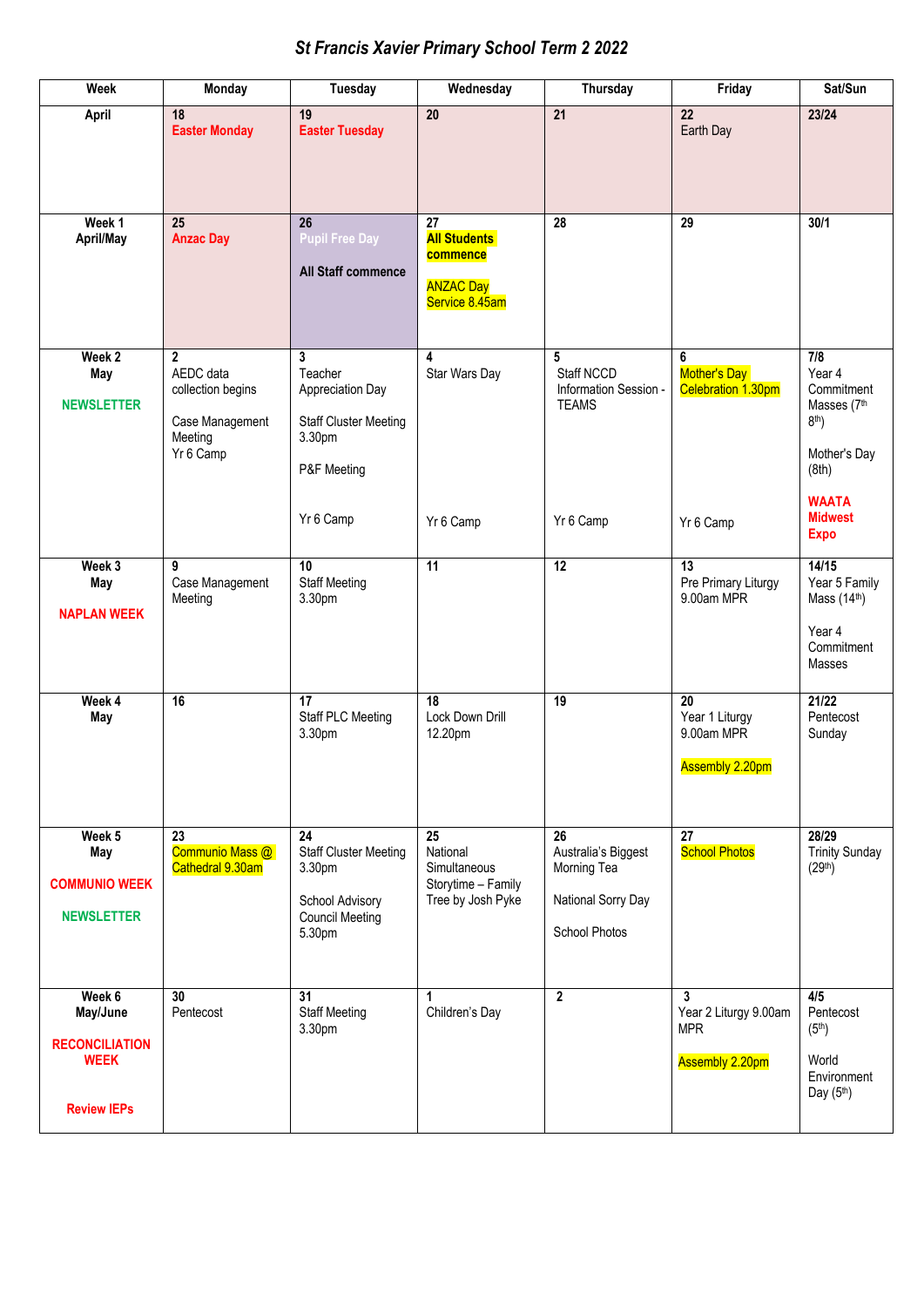## *St Francis Xavier Primary School Term 2 2022 (Continued)*

| <b>Week</b>                                                 | Monday                                                                                              | <b>Tuesday</b>                                                                                     | Wednesday                                  | Thursday                                          | Friday                                                                                                                                                                                                                     | Sat/Sun                                                                                              |
|-------------------------------------------------------------|-----------------------------------------------------------------------------------------------------|----------------------------------------------------------------------------------------------------|--------------------------------------------|---------------------------------------------------|----------------------------------------------------------------------------------------------------------------------------------------------------------------------------------------------------------------------------|------------------------------------------------------------------------------------------------------|
| Week 7<br>June<br><b>Review IEPs</b>                        | $6\phantom{a}$<br><b>WA Day Public</b><br><b>Holiday</b>                                            | $\overline{7}$<br>Staff PLC Meeting<br>3.30pm                                                      | 8                                          | $\overline{9}$                                    | 10<br>Year 4 First Holy<br><b>Communion Retreat</b>                                                                                                                                                                        | 11/12                                                                                                |
| Week 8<br>June<br><b>NEWSLETTER</b><br><b>Review IEPs</b>   | 13<br>Reports Due<br>Case Management<br>Meeting                                                     | 14<br>P&F Meeting 8.45am<br><b>Staff Cluster Meeting</b><br>3.30pm                                 | 15<br>Kindergarten Liturgy<br>9.00am       | 16<br>Corpus Christi                              | $\overline{17}$<br>Year 3 Parish Mass<br>12.05pm<br>Assembly 2.20pm<br>Aboriginal Educators'<br>Reference Group<br>(AERG) Meeting<br>Winter Carnival -<br>Football and Netball<br>Yr <sub>6</sub><br><b>NCCD entry due</b> | 18/19<br>Year 4V Sacrament of<br>Eucharist<br>4.00pm Cathedral<br>(18th) (Arrival time<br>$3:30pm$ ) |
| Week 9<br>June<br><b>REFUGEE WEEK</b><br><b>NAIDOC WEEK</b> | $\overline{20}$<br>Case<br>Management<br>Meeting<br>World Refugee Day<br>Ben Doyle LSL<br>(6 weeks) | $\overline{21}$<br>Sean Choolburra:<br><b>NAIDOC</b><br>Performance 1.45pm<br>Staff Meeting 3.30pm | $\overline{22}$<br>Healthy Tuckshop<br>Day | $\overline{23}$<br>P&F Junior Disco<br><b>TBC</b> | $\overline{24}$<br><b>P&amp;F Junior Disco</b><br><b>TBC</b>                                                                                                                                                               | 25/26<br>Year 4J Sacrament of<br>Eucharist<br>4.00pm Cathedral<br>(25th) (Arrival time<br>3:30pm)    |
| Week 10<br>June/July                                        | $\overline{27}$                                                                                     | 28<br><b>Staff PLC Meeting</b><br>3.30pm                                                           | $\overline{29}$                            | 30                                                | 1<br><b>All Students</b><br>finish<br><b>Assembly</b><br>AEDC data collection<br>ends<br>Randolph Stow<br>Writing competition<br>closes                                                                                    | $\overline{2/3}$                                                                                     |
| July                                                        | $\overline{\mathbf{4}}$                                                                             | $5\phantom{.0}$                                                                                    | $6\phantom{a}$                             | $\overline{7}$                                    | $\pmb{8}$                                                                                                                                                                                                                  | 9/10                                                                                                 |
| July                                                        | 11                                                                                                  | 12                                                                                                 | 13                                         | 14                                                | 15                                                                                                                                                                                                                         | 16/17                                                                                                |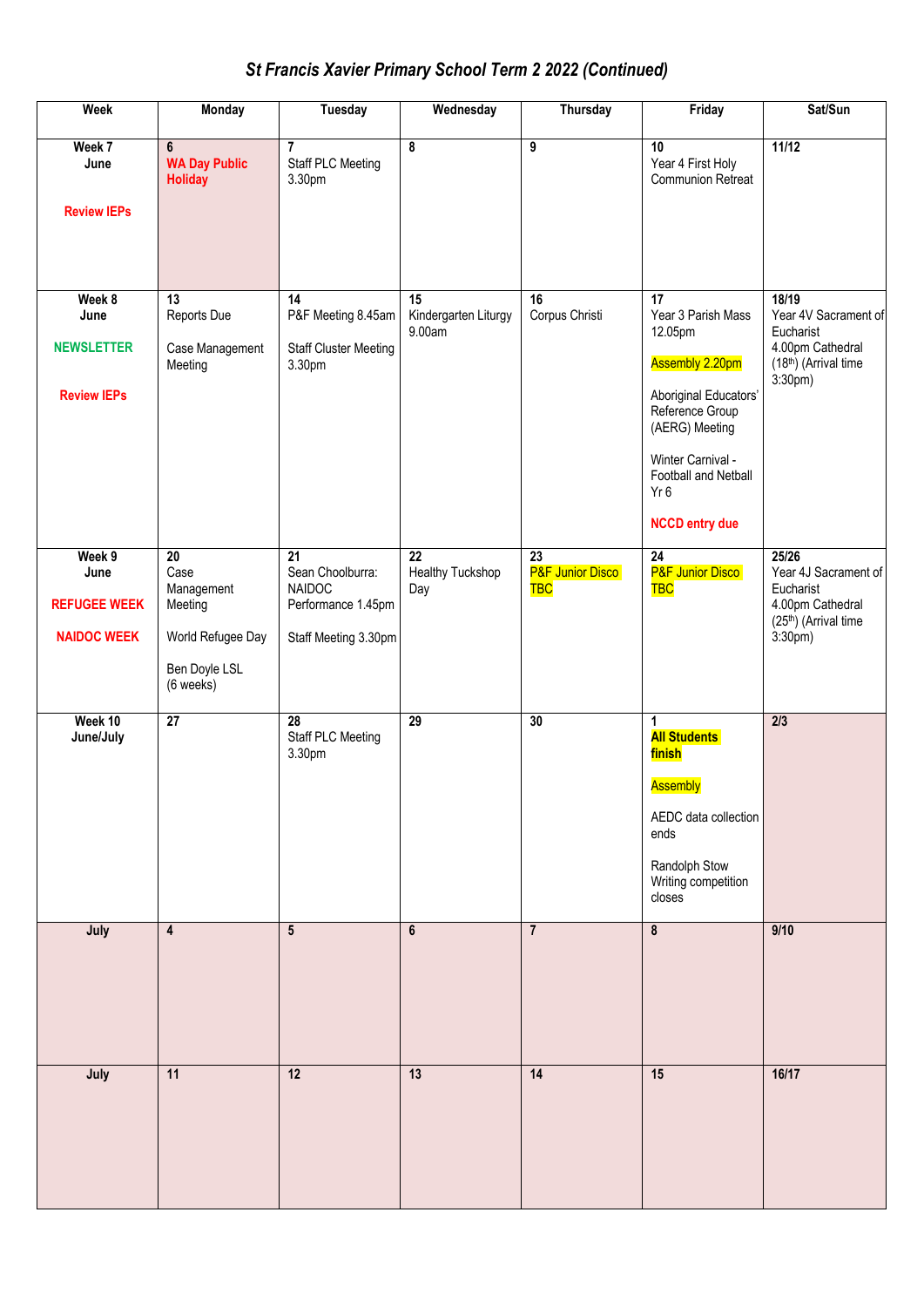## *St Francis Xavier Primary School Term 3 2022*

| Week                        | Monday                                                                                                             | <b>Tuesday</b>                                                                              | Wednesday                                                                      | Thursday                                                                      | Friday                                                                                                                                                     | Sat/Sun                                                                                                          |
|-----------------------------|--------------------------------------------------------------------------------------------------------------------|---------------------------------------------------------------------------------------------|--------------------------------------------------------------------------------|-------------------------------------------------------------------------------|------------------------------------------------------------------------------------------------------------------------------------------------------------|------------------------------------------------------------------------------------------------------------------|
| Week 1<br>July              | 18<br><b>Pupil Free</b><br><b>Day</b>                                                                              | 19<br><b>All Students</b><br>commence                                                       | 20                                                                             | $\overline{21}$                                                               | 22<br>Year 5 Parish Mass<br>12.05pm                                                                                                                        | 23/24<br>Parents' Day (24th)                                                                                     |
|                             | <b>Staff Retreat</b><br>Day                                                                                        | Year 6 Faction<br>Leadership<br>Applications<br>available<br><b>Staff Meeting</b><br>3.30pm |                                                                                |                                                                               | <b>NAIDOC Mass</b><br>9.30am<br><b>Assembly 2.20pm</b>                                                                                                     |                                                                                                                  |
|                             |                                                                                                                    |                                                                                             |                                                                                |                                                                               |                                                                                                                                                            |                                                                                                                  |
| Week 2<br>July/August       | 25<br>Year 6 Faction<br>Leadership<br><b>Applications Due</b>                                                      | $\overline{26}$<br>P&F Meeting 8.45am<br>Staff PLC Meeting<br>3.30pm                        | 27<br><b>BRLA Online Practice</b><br>and Equating<br><b>Assessments Year 5</b> | 28<br><b>BRLA Online Practice</b><br>and Equating<br>Assessments Year 3       | 29<br>Pre Primary Liturgy<br>9.00am<br><b>BRLA Online Practice</b><br>and Equating<br>Assessments Catch<br>up Tests<br>Schools Tree Day<br>1.30pm - Year 5 | 30/31<br>International<br>Day of<br>Friendship (30th)<br>Year 6 Confirmation<br>Commitment<br>Masses (30th 31st) |
| Week 3                      | 1                                                                                                                  | $\mathbf{2}$                                                                                | 3                                                                              | 4                                                                             | 5                                                                                                                                                          | 6/7                                                                                                              |
| August<br><b>NEWSLETTER</b> | Case<br>Management<br>Meeting                                                                                      | Fire Drill 10.30am<br><b>Staff Cluster Meeting</b><br>3.30pm                                | <b>BRLA Year 5</b>                                                             | National Aboriginal<br>and Torres Strait<br><b>Islander Children's</b><br>Day | Year 1 Liturgy<br>9.00am MPR<br>BRLA Year 3 Catch                                                                                                          | Year 6 Confirmation<br><b>Commitment Mass</b><br>(6 <sup>th</sup> )                                              |
|                             | <b>SSP funding</b><br>applications close<br>Bell<br>Shakespeare<br>Incursion<br>2.00pm Catholic<br>Centre Year 4-6 |                                                                                             |                                                                                | <b>BRLA Year 3</b>                                                            | up Tests<br>Year 6 Leadership<br>Speeches 1.30pm<br>Australian Primary<br>Principals Day                                                                   |                                                                                                                  |
| Week 4<br>August            | 8<br>Mary McKillop Day<br><b>Mary McKillop Prayer</b><br>Service 8.45am                                            | 9<br>International Day of<br>the World's<br>Indigenous Peoples<br>Staff Meeting 3.30pm      | 10                                                                             | 11<br>Geraldton STEM<br>Showcase                                              | 12<br>Year 2 Parish Mass<br>12.05pm<br>Leader's Assembly<br>2.20pm<br>International Youth                                                                  | 13/14<br>Left-Handers Day<br>(13 <sup>th</sup> )                                                                 |
|                             |                                                                                                                    |                                                                                             |                                                                                |                                                                               | Day                                                                                                                                                        |                                                                                                                  |
| Week 5<br>August            | 15<br>Assumption of Mary                                                                                           | 16<br><b>Staff PLC Meeting</b><br>3.30pm                                                    | $\overline{17}$                                                                | 18<br><b>Faction Cross</b><br><b>Country</b>                                  | 19<br><b>Pupil Free Day</b>                                                                                                                                | 20/21                                                                                                            |
| <b>SCIENCE WEEK</b>         | <b>Feast of Assumption</b><br>Mass @ 9.30am                                                                        | School Advisory<br><b>Council Meeting</b><br>5.30pm                                         |                                                                                | <b>All Students</b><br><b>Finish</b>                                          |                                                                                                                                                            |                                                                                                                  |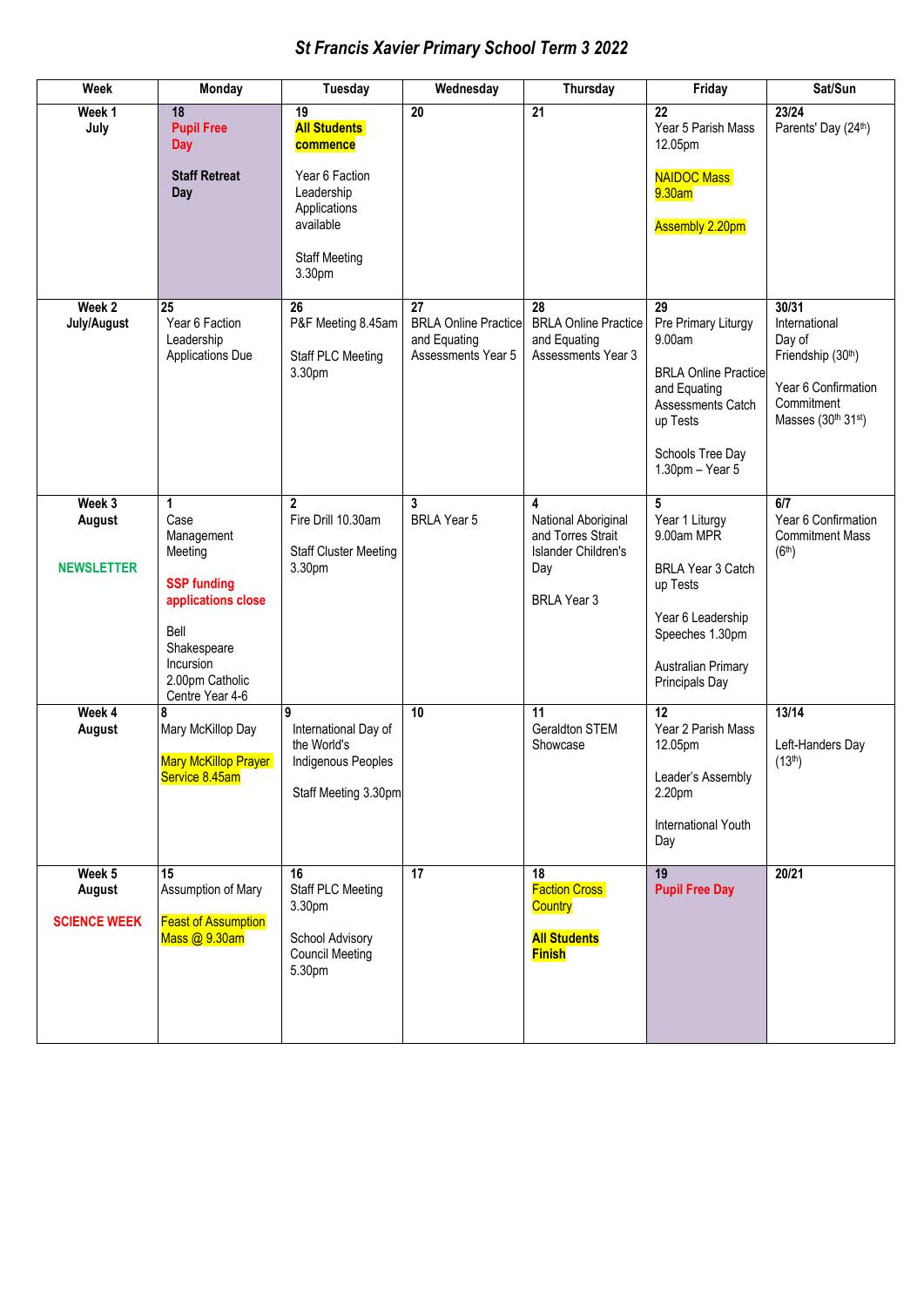# *St Francis Xavier Primary School Term 3 2022 (Continued)*

| Week 6<br>August                                            | 22<br><b>Pupil Free Day</b>                                                                                        | 23<br>Review IEPs                                                                                                        | $\overline{24}$                                                            | 25                                                                                                                                   | 26<br><b>Assembly 2.20pm</b>                                                                                                  | 27/28<br>Year 1 Family Mass                                   |
|-------------------------------------------------------------|--------------------------------------------------------------------------------------------------------------------|--------------------------------------------------------------------------------------------------------------------------|----------------------------------------------------------------------------|--------------------------------------------------------------------------------------------------------------------------------------|-------------------------------------------------------------------------------------------------------------------------------|---------------------------------------------------------------|
| <b>BOOK WEEK</b><br><b>NEWSLETTER</b><br><b>Review IEPs</b> | <b>Catholic Day</b>                                                                                                | Leaders' Forum<br>Roadshow - Ben,<br>Judi & Murray<br>away<br><b>Staff Cluster</b><br>Meeting 3.30pm                     |                                                                            |                                                                                                                                      |                                                                                                                               | 6.00pm Cathedral                                              |
| Week 7<br><b>August/September</b><br><b>Review IEPs</b>     | 29<br><b>Teacher Aide</b><br>Appreciation Week                                                                     | $\overline{30}$<br><b>Faction Jumps &amp;</b><br><b>Throws Carnival</b><br>Staff Meeting 3.30pm                          | $\overline{31}$                                                            | $\mathbf{1}$<br>Kindergarten Liturgy<br>9.00am<br><b>Father's Day Activity</b><br>2.20 <sub>pm</sub>                                 | $\mathbf{2}$<br><b>Faction Athletics</b><br>Carnival                                                                          | 3/4<br>Indigenous Literacy<br>Day (4th)<br>Father's Day (4th) |
| Week 8<br>September<br><b>Review IEPs</b>                   | 5<br>National Landcare<br>Week<br>Case<br>Management<br>Meeting                                                    | 6<br>P&F Meeting 8.45am<br><b>Staff PLC Meeting</b><br>3.30pm                                                            | $\overline{7}$<br>National<br>Threatened<br>Species Day                    | 8<br>International<br>Literacy Day                                                                                                   | 9<br>R U OK ? Day<br><b>Interschool Cross</b><br>Country<br>Aboriginal Educators'<br>Reference Group<br>(AERG) Meeting        | 10/11                                                         |
| <b>Week 9 September</b><br><b>NEWSLETTER</b>                | 12<br>Numero Heat 1<br>Learning Support<br>Coordinator's<br>Meeting CEWA                                           | 13<br>Numero Heat 2<br>Interschool Jumps<br>and Throws<br>Carnival<br><b>Staff Cluster</b><br>Meeting 3.30pm             | 14                                                                         | 15<br>Interschool<br><b>Athletics Carnival</b><br>Year 6R Sacrament<br>of Confirmation<br>6.00pm (Arrival<br>time $5:30 \text{pm}$ ) | 16<br>Assembly<br>Australian Citizenship<br>Day<br>Year 6D Sacrament<br>of Confirmation<br>6.00pm (Arrival<br>time $5:30$ pm) | 17/18                                                         |
| Week 10<br>September                                        | 19<br>National Thank A<br>Cop Day<br><b>International Talk</b><br>Like A Pirate Day<br><b>Confirmation Retreat</b> | $20\,$<br><b>NAGLE Book</b><br>reading Incursion K<br>- Year 1 9:30am -<br>12:00pm TBC<br><b>Staff Meeting</b><br>3.30pm | $\overline{21}$<br>International Day of<br>Peace<br>World Gratitude<br>Day | 22                                                                                                                                   | 23<br><b>All Students finish</b><br>All Staff finish                                                                          | 24/25                                                         |
| September/<br>October                                       | 26<br><b>Queen's Birthday</b><br><b>Public Holiday</b>                                                             | 27                                                                                                                       | 28                                                                         | 29                                                                                                                                   | 30                                                                                                                            | 1/2                                                           |
| October<br><b>WORLD</b><br><b>SPACE WEEK</b>                | $\overline{3}$                                                                                                     | $\overline{\mathbf{4}}$                                                                                                  | $5\phantom{.0}$<br>World Teacher's Day                                     | $6\phantom{1}$                                                                                                                       | $\overline{7}$                                                                                                                | 8/9                                                           |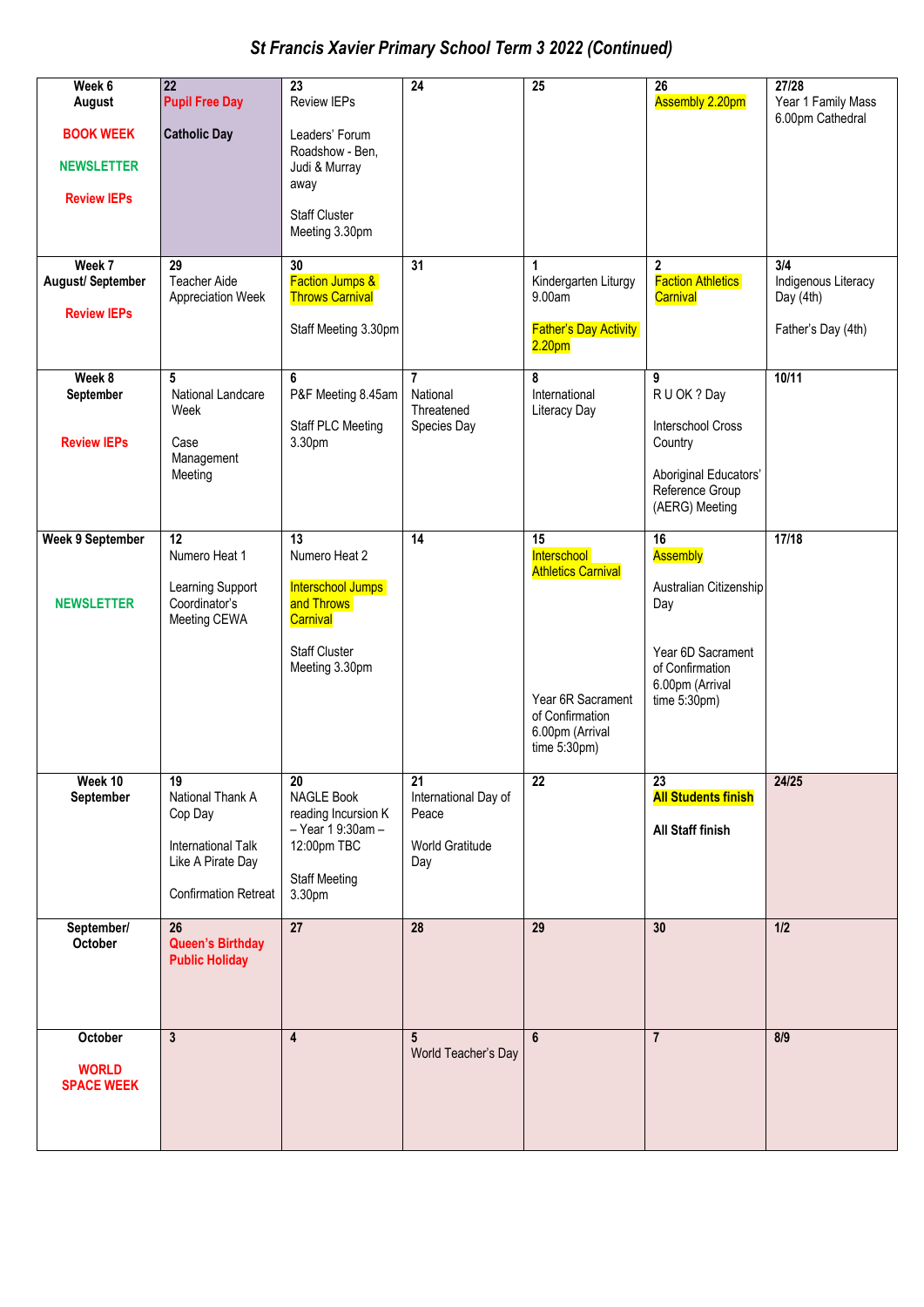# *St Francis Xavier Primary School Term 4 2022*

| <b>Week</b>                                                                                                                              | Monday                                                      | <b>Tuesday</b>                                                                                                      | Wednesday                                                     | <b>Thursday</b>                                         | Friday                                                                                                                  | Sat/Sun                                                                                                         |
|------------------------------------------------------------------------------------------------------------------------------------------|-------------------------------------------------------------|---------------------------------------------------------------------------------------------------------------------|---------------------------------------------------------------|---------------------------------------------------------|-------------------------------------------------------------------------------------------------------------------------|-----------------------------------------------------------------------------------------------------------------|
| Week 1 October<br><b>National Nutrition</b><br>Week                                                                                      | 10<br><b>All Staff</b><br>commence<br><b>Pupil Free Day</b> | 11<br><b>All Students</b><br>commence<br>On Entry<br>Assessment<br>Commences PP-2<br><b>Staff Meeting</b><br>3.30pm | $\overline{12}$<br><b>Swimming Lessons</b>                    | 13<br><b>Swimming Lessons</b>                           | 14<br><b>Swimming Lessons</b><br>Nagle<br>Graduation<br>Catholic<br><b>Education WA Staff</b><br><b>Breakfast</b>       | 15/16<br><b>Swimming Lessons</b><br><b>World Mission</b><br>Sunday                                              |
| <b>Week 2 October</b><br>Aussie Backyard<br><b>Bird Count</b><br><b>Review IEPs</b>                                                      | 17<br><b>Swimming Lessons</b>                               | 18<br><b>Swimming</b><br>Lessons<br>P&F Meeting 8.45am<br><b>Staff PLC Meeting</b><br>3.30pm                        | 19<br><b>Swimming Lessons</b>                                 | 20<br><b>Swimming</b><br>Lessons                        | 21<br><b>Swimming Lessons</b>                                                                                           | 22/23<br>United Nations Day<br><b>International Food</b><br>Festival 10.00am -<br>$2.00$ pm (23 <sup>rd</sup> ) |
| Week 3 October/<br><b>November</b><br><b>MISSION WEEK</b><br><b>NEWSLETTER</b><br><b>CHILDREN'S</b><br><b>WEEK</b><br><b>Review IEPs</b> | 24<br>Case Management<br>Meeting                            | $\overline{25}$<br><b>Staff Cluster</b><br>Meeting 3.30pm                                                           | 26<br>Children's Week<br>Showcase<br><b>P&amp;F Socktober</b> | 27                                                      | 28<br>Year 7 Orientation<br>Day<br>Year 2 Liturgy<br>9.00am<br>Year 1 Parish Mass<br>12.05pm<br><b>Assembly 2.20pm</b>  | 29/30<br>Grandparent's Day<br>(30 <sup>th</sup> )<br>Pre-Primary Family<br>Mass Cathedral<br>6.00pm             |
| Week 4<br><b>November</b><br><b>WACE Exams</b><br>Commence<br><b>Review IEPs</b>                                                         | 31<br><b>Review IEPs</b><br>Grandparents' Day               | 1<br><b>All Saint's Dress Up</b><br>Parade<br>Melbourne Cup                                                         | $\overline{2}$<br>All Souls Day                               | $\mathbf{3}$                                            | Year 5 Reconciliation<br>9.00am<br>P&F Year 4 / 5 Movie<br>Night TBC                                                    | 5/6                                                                                                             |
| Week 5<br><b>November</b><br><b>NATIONAL</b><br><b>RECYCLING</b><br><b>WEEK</b><br><b>WACE Exams</b>                                     | $\overline{7}$<br><b>Evacuation Drill</b><br>10.30am        | 8<br>Staff Meeting 3.30pm<br>School Advisory<br><b>Council Meeting</b><br>5.30pm                                    | 9                                                             | 10<br>World Science Day<br>for Peace and<br>Development | 11<br><b>Remembrance Day</b><br>Service 11.05am<br><b>Assembly 2.20pm</b>                                               | 12/13<br>World Kindness Day<br>(13 <sup>th</sup> )                                                              |
| Week 6<br><b>November</b><br><b>NEWSLETTER</b><br><b>WACE Exams</b>                                                                      | 14                                                          | 15<br><b>Staff PLC Meeting</b><br>3.30pm                                                                            | 16                                                            | 17                                                      | 18<br><b>HMAS Sydney</b><br><b>Memorial Service</b><br>Year 3 Reconciliation<br>9.00am<br>Year 4 Parish Mass<br>12.05pm | 19/20                                                                                                           |